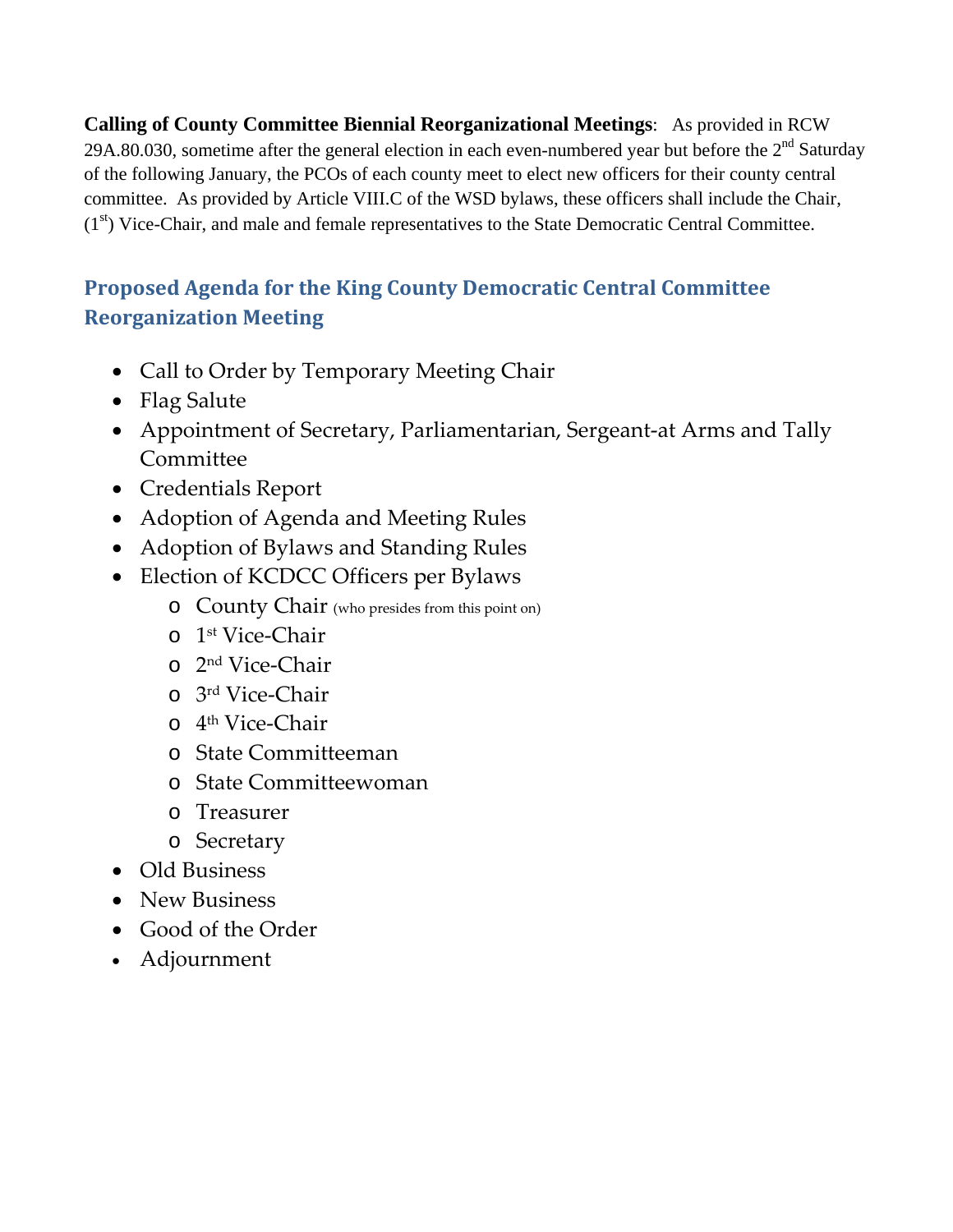### **Proposed Rules for the King County Democratic Central Committee Reorganization Meeting**

- **1.** The 2014 County Chair shall appoint a temporary chair for the initial phase of the reorganization meeting, and a Credentials Committee to administer sign-ins for King County's Democratic Precinct Committee Officers (PCOs).
- **2.** The temporary chair shall:
	- **a)** call the meeting to order and appoint, for the meeting, a Secretary, Parliamentarian, Sergeant-at-Arms, and Tally Committee; and
	- **b)** preside until the election of a County Chair for the 2015-2016 term.
- **3.** Only Democratic PCOs residing in King County and elected at the August 5, 2014 primary including those elected by virtue of being the only candidate to file in a precinct — shall be eligible to vote.
- **4.** Any time after adoption of the Agenda and meeting Rules, the body may adopt bylaws. In the event no new bylaws are adopted at the meeting, the existing KCDCC bylaws [as amended March 25, 2014] are acknowledged as remaining in effect.
- **5.** Pursuant to RCW 29A.80.030, only persons of gender opposite to that of the newly elected County Chair may be nominated for  $1<sup>st</sup>$  Vice-Chair. Under the existing bylaws, no more than two of KCDCC's four vice-chairs may be of the same gender as the Chair.
- **6.** The process for nominating and electing each position shall include the following:
	- **a)** Call for nominations. Each nomination shall require a second.
	- **b)** Close nominations.
	- **c)** Two minutes of speeches on behalf of each candidate, in the order of their nomination, delivered by candidates, PCOs, and/or other residents of King County willing to publicly declare themselves as Democrats.
	- **d)** For the position of Chair only, a 30-minute question and answer session moderated by the Temporary Chair. Each candidate for Chair who is present will be afforded a maximum of 1 ½ minutes to speak in response to each question, unless the asker requests a simple yes or no response. All questions must be submitted in writing by PCOs eligible to vote at the meeting. The Tally Committee shall assist the Temporary Chair in sorting through written submissions from PCOs and selecting questions to be asked.
- **7.** A simple majority is required to elect a candidate to any KCDCC office.

In any inconclusive balloting round with three or more candidates, the candidate receiving the fewest votes shall be dropped, except to the extent that candidates withdraw voluntarily or the body votes to reopen nominations before the next round.

Elections require written ballots for as long as they are contested. Uncontested candidates may be elected by acclamation.

Written ballots need not be signed. Instead, pursuant to WSD Charter VII.G.2, there shall be a mechanism to ensure the eligibility of those who cast ballots; e.g., a check-off list, sign-in-sheet, or ballot receipts.